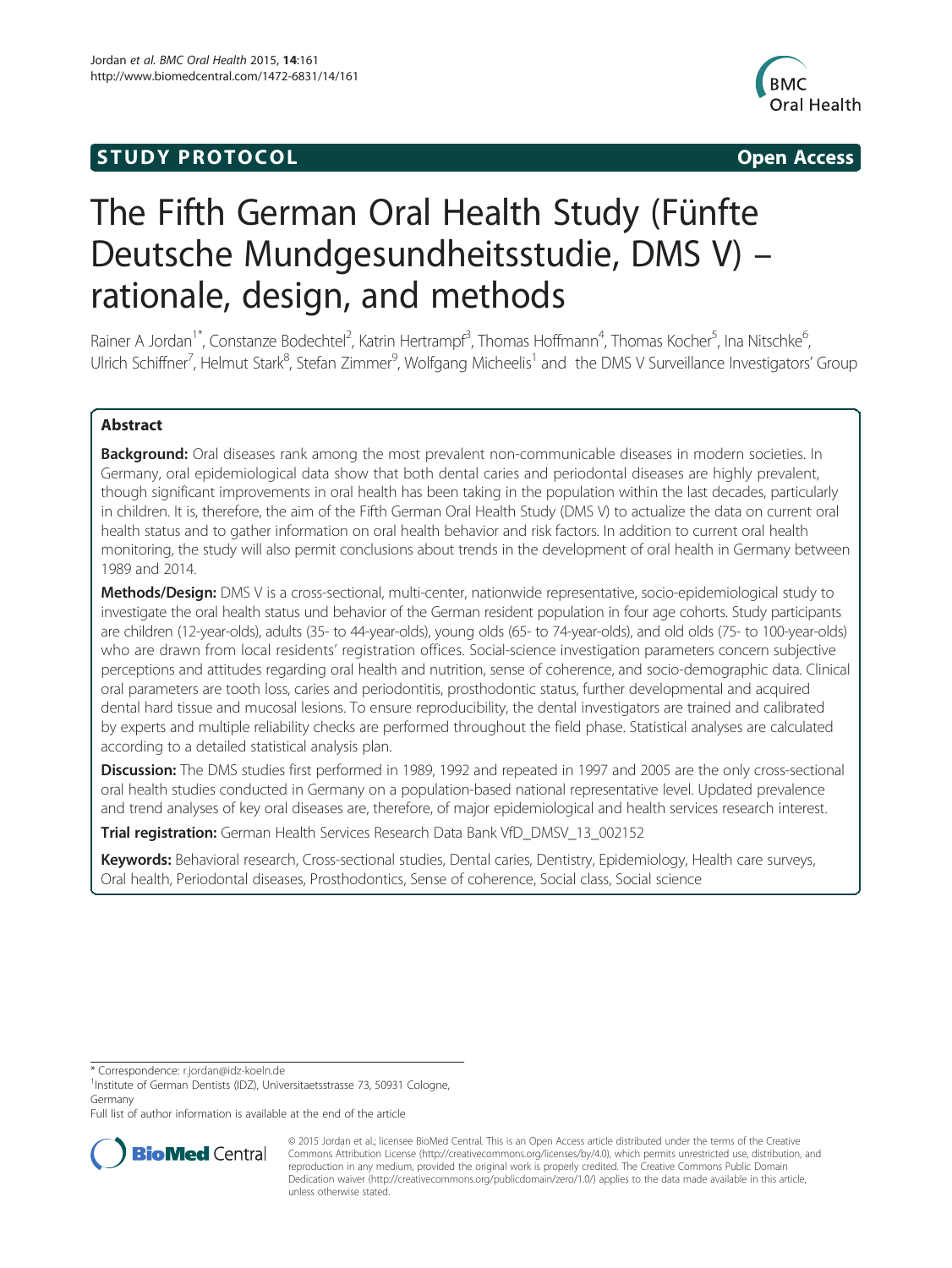# Background

Oral diseases rank among the most prevalent noncommunicable diseases in modern societies and require a substantial due of health care systems. In Germany, epidemiological data concerning the prevalence of oral diseases show that both dental caries and periodontal diseases are highly prevalent. Basically, Germany shares this situation with the other European and non-European developed nations [\[1,2](#page-10-0)]. However, when comparing prevalence data over time, it becomes apparent that in Germany significant improvements in oral health can be detected in the population, particularly in children [[3](#page-10-0)-[5\]](#page-10-0). In children, Germany has been joining those countries being at the top of international oral health since years [[6](#page-10-0)]. Caries experience in the Western German federal states as expressed by DMFT declined from 6.8 in the 1980s to 0.7 in 2005 [[4,7](#page-10-0)]. In the Eastern German federal states, respective epidemiologic data declined from 3.4 to 1.1 [\[8](#page-10-0)], also demonstrating that still differences in oral health between old West German states and newly-formed German states exist [[5](#page-10-0)]. With regard to adult oral health, a clear increase in natural tooth preservation can be ascertained within the last decades [[9](#page-10-0)]. On the other hand, these oral health developments have the consequence that the treatment burden of periodontal disease and of root caries may increase because more teeth are retained in seniors and aged persons [\[10](#page-10-0)]. For the population group beyond age 75 years, so called old olds, there is only very scattered information about oral morbidity from regional studies [\[11](#page-10-0)]. However, the available data indicate a high dental disease burden and a low level of health care provision for old olds and caredependent persons.

As a monitoring instrument, the Institute of German Dentists started to collect epidemiological data on oral health in Germany in 1989 in West Germany (DMS I) [[12\]](#page-10-0), followed by a supplementary survey in the newlyformed German states in 1992 after reunification (DMS II) [[13](#page-10-0)]. The Third German Oral Health Study (DMS III) was conducted in 1997 [[14](#page-10-0)], and the fourth (DMS IV) in 2005 [[15\]](#page-10-0). The Fifth German Oral Health Study (DMS V) is now designed as a cross-sectional, multi-center, nationwide representative, socio-epidemiological study in four selected age cohorts. Its purpose is to ascertain the current clinical dental state of oral health using a clinical examination, and to gather information of oral health behavior using a socio-scientific survey at the same time. In addition the study will also allow trend analyses of oral health in Germany between 1989 and 2014.

# Methods

The Fifth German Oral Health Study (DMS V) is a crosssectional, multi-center, nationwide representative, socioepidemiological study to investigate the oral health status and behavior of the German resident population in four age cohorts. Study participants are children (12-year-olds), adults (35- to 44-year-olds), young olds (65- to 74-yearolds), and old olds (75- to 100-year-olds) that are randomly drawn from local residents' registration offices. Socialscience investigation parameters are socio-demographic data, subjective perceptions and attitudes regarding oral health, nutrition and sense of coherence (SOC). Clinical dental parameters are caries, periodontitis, prosthodontic status, further developmental and acquired dental hard tissue, and mucosal lesions.

#### Study design development

The DMS V study design was developed from 2013 to 2014 by the Institute of German Dentists (IDZ). Main conditions of the survey are performed as in previous DMS studies. The field time and corresponding aspects of the study are planned in collaboration with the operation center in Munich (Kantar Health GmbH), selected after a pan-European call for tender. The operation center is ISO 2052 certified. The clinical dental examination program is developed according to contemporary epidemiological standards with an expert advisory board of seven university professors. The study related hygiene concept was consented with the Robert Koch Institute, Berlin. The study protocol was developed according to the SPIRIT statement recommendations [[16](#page-10-0)].

#### Ethics and dissemination

DMS V is approved by the Institutional Review Board (IRB) of the North Rhine medical association, Düsseldorf (DMS V registration number 2013384). The study is further registered at the German Health Services Research Data Bank (DMS V registration number VfD\_DMSV\_ 13\_002152). Announcements to DMS V are made in local and federal German dental journals to sensitize dentists for the study, as well as articles are published in local newspapers to encourage the public for support. Finally, local mayor's office, police departments, and other local regulatory authorities are informed about the study.

#### Study setting

In accordance with international requirements, the study focuses on selected age strata. As in previous DMS studies, these are 12-year-olds (children), 35- to 44-year-olds (adults) and 65- to 74-year-olds (young olds). In addition, 75- to 100-year-olds (old olds) are sampled for the first time. For the investigations at the 90 study sample points, four teams work in parallel; each includes one dentist, one interviewer, and one contact person. In addition there is also a back-up team. One week before opening the investigation center at the study sample point, the contact person begins to establish contact with all persons who have not yet answered to the operation center despite multiple invitations. Before opening the investigation center, the contact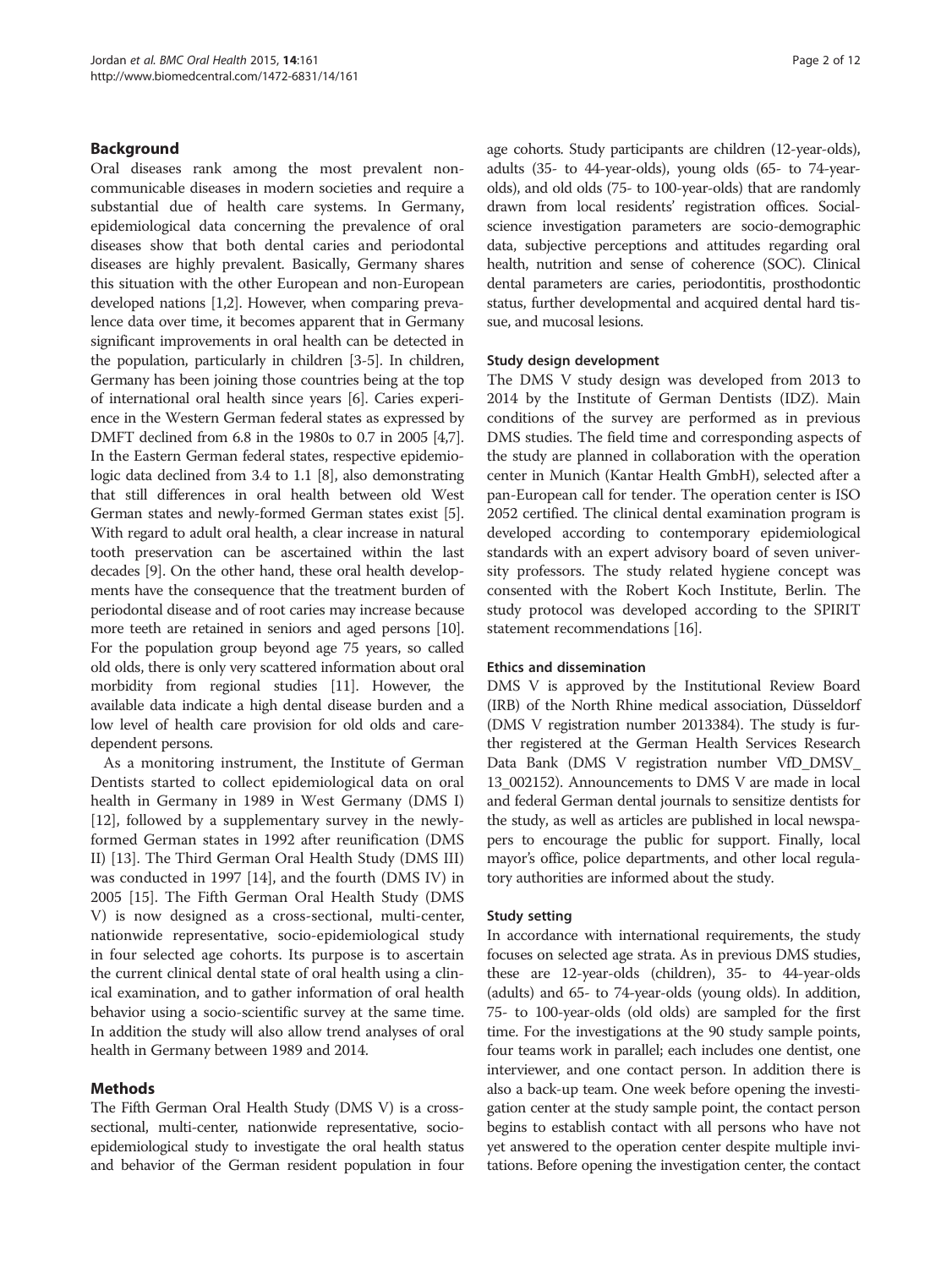person passes all documents to the interviewer for postprocessing. The interviewer is responsible for welcoming the study participants, informing them about data protection, obtaining their informed consent, obtaining responses to the socio-scientific questionnaires and carrying out further follow-up work with the subjects, whereas the dentist performs the clinical assessment.

# Examiner calibration and reliability tests

To ensure that the dental assessments are of high quality, the dental investigators are trained and calibrated by experts. Reliability test are performed three times during the field phase. The reliability tests are carried out for the following target diseases: determination of diseases of the oral mucosa, dental caries assessment, dental erosions, provision of dental prostheses, and measurement of probing depth and recessions. These occur in each phase according to the following model:

- (1) Children: A total of six test persons aged 12 years are required. In this age cohort, only dental caries and dental erosions are assessed. At the beginning of the reliability test, the dental investigators and the associated expert are distributed across the examination rooms and assess the particular test person. Subsequently, the investigators go one examination room further on and repeat the procedure for the next person encountered etc. Thus, a rotating assessment procedure is performed, until such time as each investigator has investigated the test person she/he first investigated a second time. After this, the reliability test is finished. As a time allocation of ten minutes per investigation for reliability testing in children is envisaged, this process, with six investigators and including a double assessment, requires 70 minutes.
- (2) Adults/Olds: A similar procedure is followed for adults/olds (age of the test persons 35 and upwards). However, owing to the increased assessment spectrum, reliability tests in this age cohort are divided into two parts. In the first reliability part, the diseases of the oral mucosa and dental caries are checked with five dentists and two experts. Consequently, seven test persons and seven examination rooms are required. In the second reliability part, ultimately the periodontal pocket probing depth, recession and provision with dental prostheses are recorded. Again, seven test persons and treatment rooms are required. In each case, 15 minutes are taken into account for these investigations, so that 105 minutes are calculated for each part of the reliability tests.

The advantage of this calibration model is that both intra-examiner reliability calculations and inter-examiner reliability calculations can be carried out, the latter both between the expert and the dental investigator as well as between the dental investigators. The reliability tests will then be continued on two further occasions during the field phase (in the middle and to the end) according to this model. During the field phase, monitoring takes place by members of the operation center, the principal investigators, and the expert advisory board.

# Timeline

The field phase is scheduled between October 2013 and July 2014. Each team processes one study sample point per week on a total of six working days. In each case, after three weeks of working time, there is a week's break. All four age cohorts are invited to the investigation center, with the stipulated appointments being on the first three days of the investigation week. The last two days of the week is reserved for investigations through home visits, as it is expected that there will be increased immobility in the cohort of old olds, which in some circumstances makes visiting an investigation center impossible. Likewise, home visits are carried out for all subjects who have basic mobility problems. On days four and five of the week, additional subjects of all age cohorts may be visited who until then saw no possibility of coming to the investigation center. Since the teams only spend a limited time period at one location meaning that some target persons will have problems from a time point of view being able to take part in the investigation at precisely this time, a further follow-up work phase is added on to the regular field phase for ten days.

# Sampling procedure and recruitment

The investigations are to take place at 90 study sample points, selected randomly to be representative nationwide. For reasons of comparison, a disproportional sample point selection with 60 study sample points in West Germany and 30 study sample points in East Germany (oversampling) is chosen (Figure [1](#page-3-0)). The basis for selection is a stratification of Germany using the criteria of federal states and the levels of urbanization. The names and addresses of the study participants to be invited (target persons) are drawn from the registration files of the local residents' registration offices. In each age cohort, it is the aim to include 1,000 subjects (net) into the study. Therefore, 2,000 target persons are drawn from the registration offices in the children, adult, and young olds age cohorts. Due to several reasons of potential reduced accessibility in old olds, 3,000 target persons are drawn for this age cohort from the registration offices. The randomly selected target persons receive letters of invitation with suggested dates for visiting an investigation center, where the socio-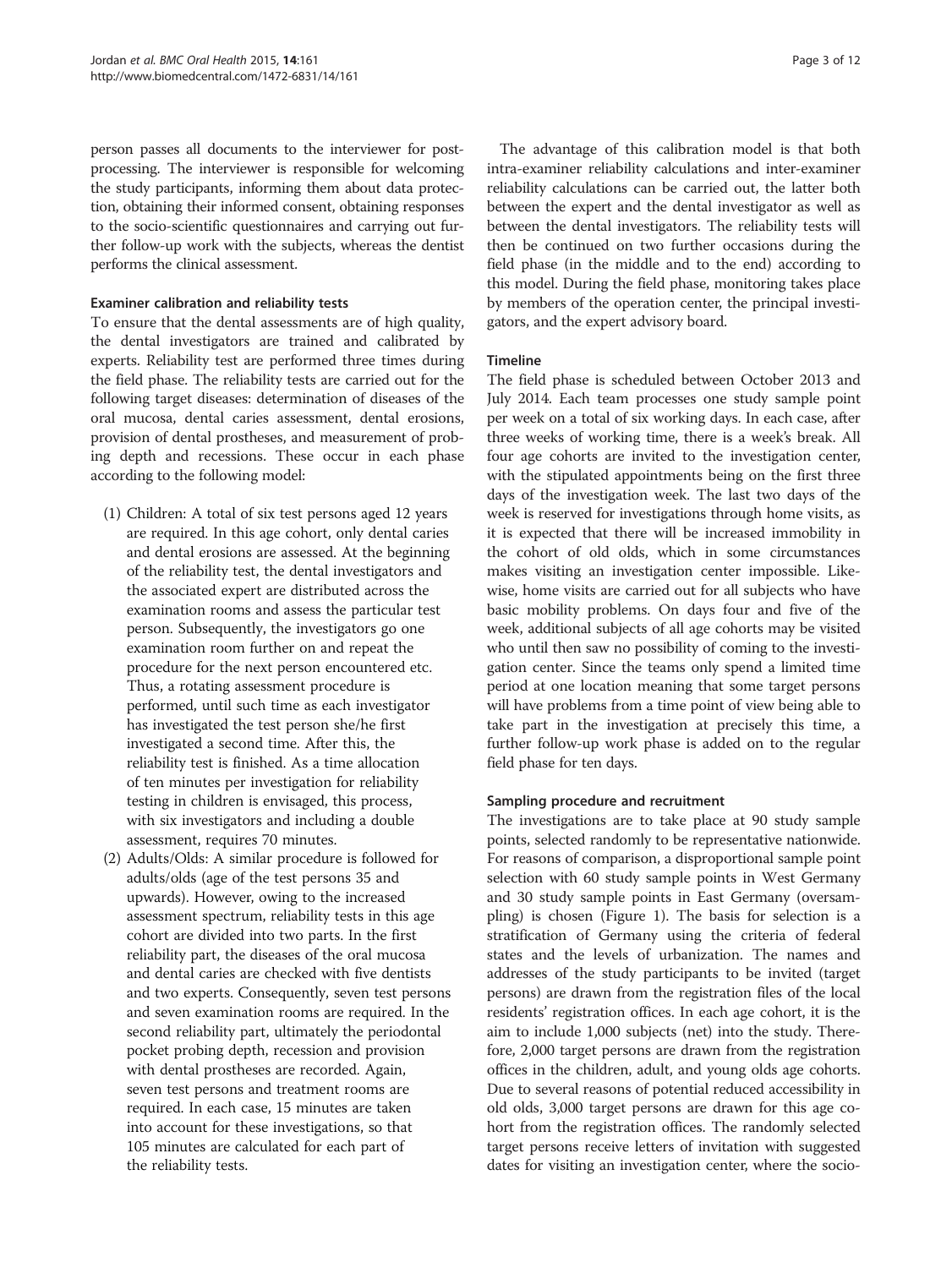<span id="page-3-0"></span>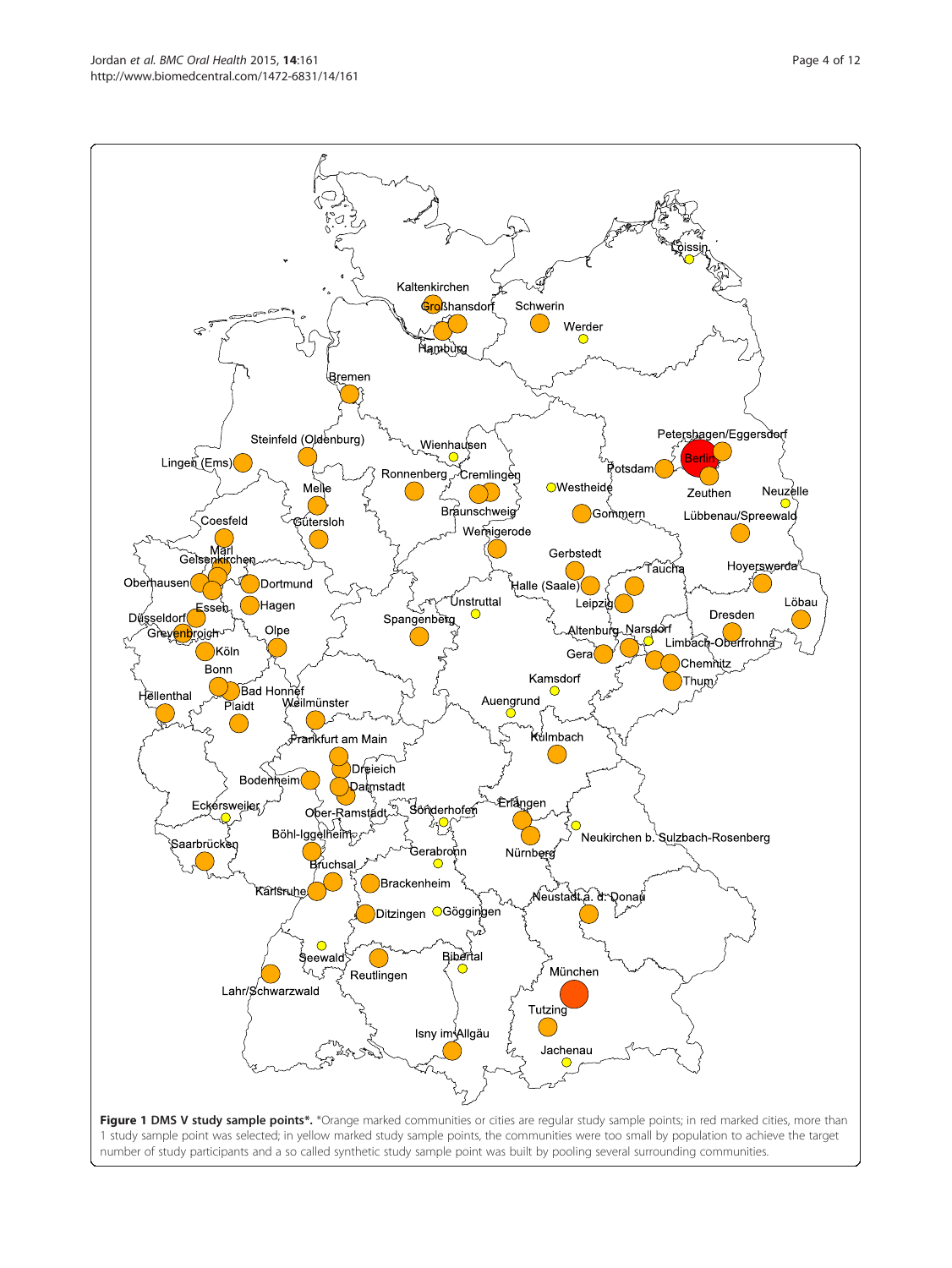scientific survey and the dental examination are carried out. The structure of the letter was pretested with a qualitative study design (paraphrasing of the main essentials of the letter) on a sample of  $n = 24$  persons with different sex, ages, and education levels. Old olds target persons are also offered the alternative of a home visit for examination. In addition, the operation center maintains a free telephone hotline in the event of any questions on the study or for the arrangement of individual appointments. For each of the target persons, an address log is kept which records all the contacts and does so throughout all the field phase. The results of the efforts are given (failure) codes. In this way, the current status can always be reproduced. If it has not been possible to carry out an investigation and no refusal was stated in advance, the target persons are sent a short written questionnaire with key questions as part of a non-response analysis. The analysis of these questionnaires makes it possible to assess, whether distortions of the study results are to be expected through the non-participation of this group of people. All study participants receive a monetary incentive; travel fares will also be reimbursed in individual cases on request.

# Investigation centers

The examinations and surveys are carried out in suitable investigation rooms, generally provided or rented out from local authorities. Since the examination in the field is not carried out under practice conditions, all precautions are taken to ensure the quality of the examination as far as possible. The investigation centers are set up in accordance with the requirements of the dental examination. A simplified mobile dental examination chair (AGA, Löhne, Germany) is available for the clinical examination. Using this chair, it is possible to place the subjects in a half lying position. The oral cavity is illuminated using a halogen lamp with 40,000 lux (Medical Econet, Oberhausen, Germany). Since there is no suction, saliva is absorbed with cotton rolls, if necessary. Periodontal examinations take place at the end of the clinical examination to avoid that provoked bleeding obscures the viewing field. The oral findings are stored with the DentaSoft V software program, which was developed especially for this purpose. Dental instruments used for each person examined are disinfected with a disinfection solution, manually cleansed afterwards, again disinfected with hot air, and stored in closed metal instrument containers. The instructions for the preparation of dental instruments (medical devices) are based on the current recommendations of the Robert Koch Institute [\[17\]](#page-10-0). Quality controls of the medical devices disinfection procedures are processed by independent laboratory measurements of instrumental bioburden at regularly intervals throughout the entire field phase.

# Study end points

# Social science study end points

A paper questionnaire is completed by the subjects at the investigation centre before clinical examination. The questionnaires were also used from previous DMS studies to ensure comparisons. Further, the questionnaires are designed according to the specific age cohorts. The interviewers provide the subjects with support with this as appropriate. The basic points of the social science survey component with general question parameters are: general perception of oral health, self-efficacy regarding oral health, cognitive attitude regarding monitoring of dental health, snacks between meals, oral hygiene habits/prosthesis hygiene, past periodontal treatment and regular supportive periodontal care, utilization of dental services, loyalty to dentist, subjective satisfaction with dental prosthesis, subjective morbidity status, questions on childhood and course of life, care status, wearing behavior of removable prosthesis, tobacco/alcohol consumption, social demographics, place of residence, and place of birth (if Germany, federal state; otherwise country). For the first time, the sense of coherence scale (SOC-13 [\[18\]](#page-10-0)) is incorporated to obtain information between health, stress, and coping. The SOC scale consists of three dimensions: comprehensibility, manageability, and meaningfulness.

Particular issues arise among the old olds. As well as being significantly shortened, the foci of the questions for this age group are specific perception of oral health, general perception of health, utilization pattern/care pattern of dental services, subjective satisfaction with dental prosthesis, utilization pattern/care pattern of medical services, perceptions of oral pain, disabled status and degree of disability, care status and care context, any assistance needs for housekeeping, wearing behavior of removable prosthesis, survey on age-specific diet and food intake, general mobility status, reduced social demographics, place of residence, and place of birth (if Germany, then federal state; otherwise country).

# Clinical study end points

Clinical examinations are applied to the subjects in different age cohorts according to Table [1.](#page-5-0) The course of clinical examinations is carried out according to the following order:

Oral mucosa lesions Examination of the oral mucosa is carried out with two dental mirrors in all subjects ≥ 35 years. Partial dentures are removed if present. The following forms of oral lesions are recorded: carcinoma, leukoplakia, erythroplakia, lichen planus, candida, smoker's keratosis, prosthesis-related changes, other changes. The lesion size is not recorded. Selection of oral mucosa lesions is based on the recommendations of the WHO [[19](#page-10-0),[20](#page-10-0)]. The localization of the lesions is captured using a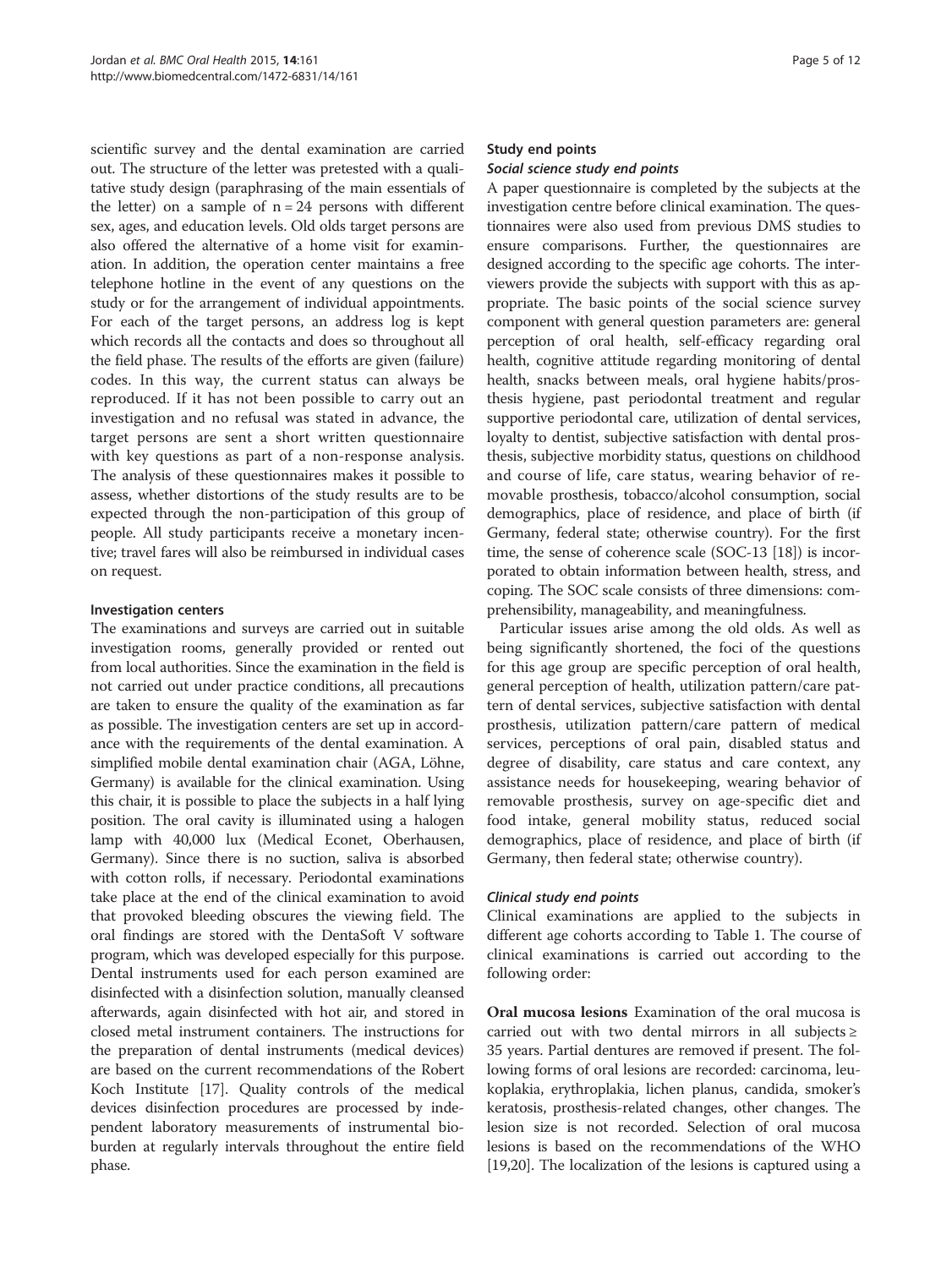| Clinical study end point          | <b>Children</b><br>(12-year-olds) | <b>Adults</b><br>(35- to 44-year-olds) | Young olds<br>(65- to 74-year-olds) | Old olds<br>(75- to 100-year-olds) |
|-----------------------------------|-----------------------------------|----------------------------------------|-------------------------------------|------------------------------------|
| Oral mucosa lesions               |                                   | X                                      | X                                   | X                                  |
| Tooth-specific findings           | Χ                                 | X                                      | X                                   | Χ                                  |
| Tooth surface-specific findings   | Χ                                 | X                                      | X                                   | Χ                                  |
| Molar incisor hypomineralization  | X                                 |                                        |                                     |                                    |
| Dental erosions                   | Χ                                 | X                                      | X                                   | Χ                                  |
| Dental caries                     | X                                 | X                                      | X                                   | Χ                                  |
| Root caries                       |                                   | X                                      | X                                   | X                                  |
| Periodontal index teeth recording |                                   | X (90%)                                | X (90%)                             |                                    |
| Periodontal full-mouth recording  |                                   | X (10%)                                | $X(10\%)$                           | Χ                                  |
| Gingivitis                        | Χ                                 |                                        |                                     |                                    |
| Prosthodontics                    |                                   | X                                      | X                                   | Χ                                  |
| Oral functional capability        |                                   |                                        |                                     | Χ                                  |

# <span id="page-5-0"></span>Table 1 DMS V clinical examinations according to age cohorts

coding model based on Roed-Petersen and Renstrup [[21](#page-10-0)]. Where findings are present, a photograph of the lesion is taken for a systematic expert diagnostic verification.

Tooth-specific findings Tooth-specific findings are obtained for all teeth including third molars. At the beginning of the examination, each subject is asked whether she/he has a removable prosthesis or any implants. The following findings are recorded: extracted teeth due to caries, not replaced; missing, non-replaced teeth, missing for reasons other than caries; full crown; partial crown (at least one cusp covered); anchor crown (bridge anchor, telescopic crown, crown anchored to bar, root caps); pontic (fixed prosthesis); replaced tooth (removable prosthesis); implant (with prosthetic restoration).

Tooth surface-specific findings In the surface-specific examination, an assessment is performed of five surfaces per posterior tooth (premolars and molars) and four surfaces per anterior tooth (incisors and canines). An assessment is performed in teeth, which have been erupted into the oral cavity at least beyond the equator. The following findings are recorded on surface level: initial caries (for details see below); carious lesions (for details see below); secondary caries (for details see below); fissure sealants; dental restorations (the restoration material is not recorded).

Molar incisor hypomineralization Special interest shall be put on recording teeth showing signs of molar incisor hypomineralization (MIH). This kind of developmental tooth defect with hitherto unknown aetiology is by definition restricted to incisors and molars, although other teeth can show the same characteristics. For documentation, the MIH index according to the European Academy of Paediatric Dentistry is used [\[22\]](#page-10-0). Each tooth is assessed using the MIH code definitions: Code 1: limited demarcated

opacities; mildest form of MIH, no surface loss; generally, whitish or yellowish, occasionally also brownish discolored areas can be identified as a result of the disordered mineralization. Opacities smaller than 1 mm are not recorded. Code 2: posteruptive, localized enamel cracks. Code 3: posteruptive enamel breakdown, large scale. Code 4: atypical restorations. Code 5: extraction due to MIH. Code 6: tooth has not erupted.

Dental erosions Erosions are measured according to the basic erosive wear examination (BEWE) [\[23\]](#page-10-0). The most severe finding of a sextant is registered. Typical for erosive findings is a bowel-shaped appearance rounded at the margins. The defects are typically more extensive in width that in depth. BEWE case definitions are as follows: Code 0: no erosion: Code 1: initial loss of surface structures (e. g. shine, perikymata). Code 2: clinically manifest defect, loss of tooth structure over less than 50% of the tooth surface. Code 3: clinically manifest defect, loss of tooth structure over more than 50% of the tooth surface. This estimation of the percentage of the surface affected is based on the most severely affected tooth surface per tooth. The involvement of dentine, which generally occurs from degree two or three, is not named as a graduation criterion.

Dental and root caries To assess dental caries the DMF index is used [\[24\]](#page-10-0). This index covers teeth and/or tooth surfaces which are decayed, filled or extracted due to caries. If this assessment is carried out for each tooth surface, adding together the affected tooth surfaces results in the DMFS sum score  $(S = \text{surfaces})$ . By assessing the findings on tooth level, the DMFT sum score can be calculated  $(T = \text{teeth})$ . If at least one tooth surface is carious or filled, the whole tooth is classified as a DMF tooth. The  $D$  component  $(D = decayed)$  stands for tooth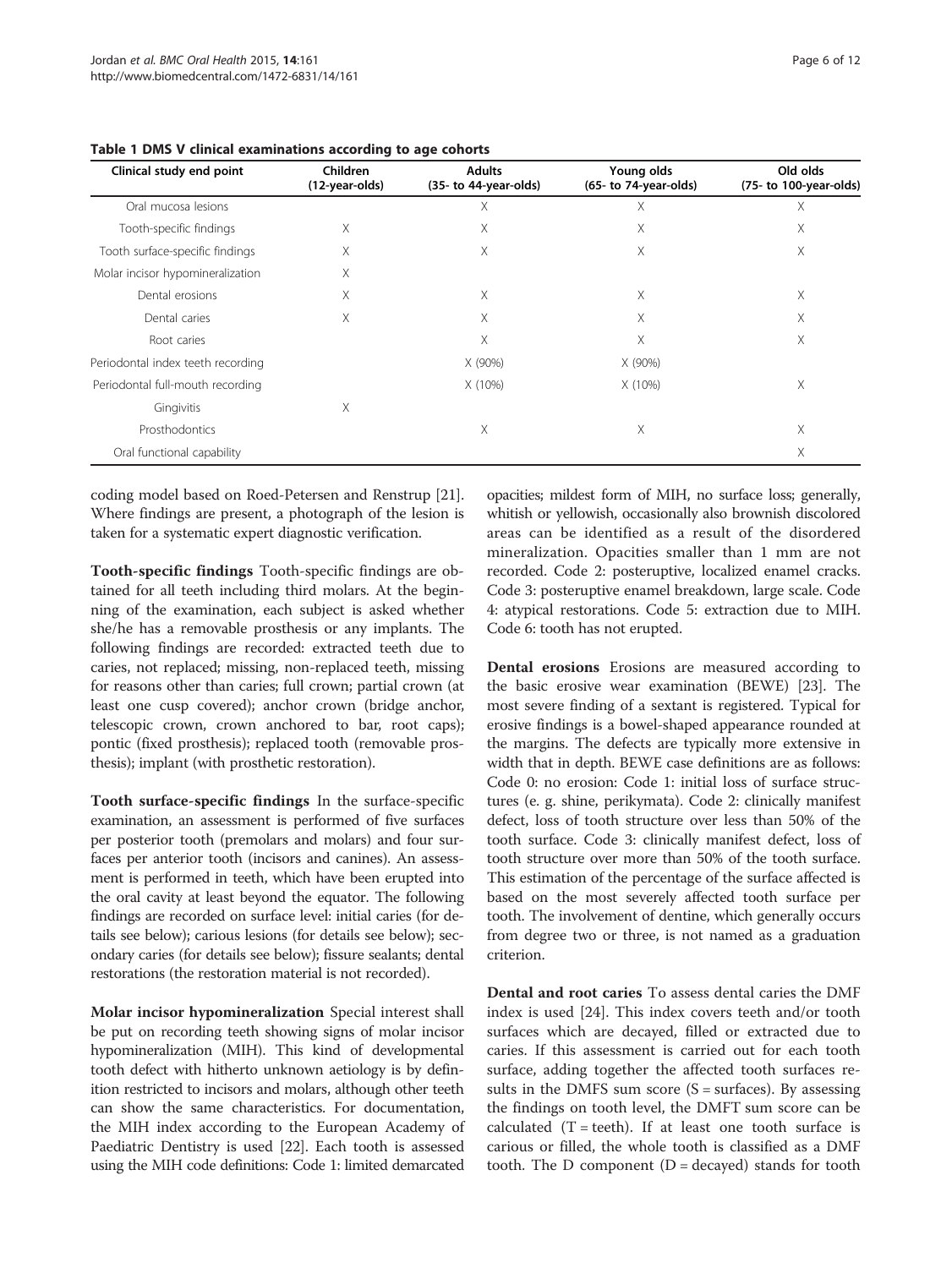or surface destroyed by caries,  $M (M = missing)$  for tooth or surfaces extracted due to destruction by caries, and F  $(F = filled)$  for a filled tooth or surface due to caries. Coronally, the caries findings are examined visually and not through exploration with a dental probe according to WHO recommendations for epidemiological field studies [\[25\]](#page-10-0). This study only uses a blunt periodontal probe to assess sealings or restoration defects. Only clearly diagnosable carious lesions are recorded. With proximal surfaces, the contact with the neighboring tooth frequently makes it difficult to conclusively detect carious lesions. In these cases, the dental investigators are urged to note a defect, where there are typical signs of a proximal lesion shining through. As a general principle, the primary carious surface in each case is recorded as defective. Adjacent areas are also considered as carious if the defect clearly extends to these. Dental restorations are registered in each case where the reason for their presence cannot be be assumed to be other than a carious defect. If both a carious lesion and a dental restoration are present on a tooth surface, the assessment is differentiated on the basis of the degree of severity of the caries. In case of extension of the carious lesion into dentine this surface is classified as carious. In case of initial lesions or carious lesions limited to enamel, however, this is not included in the findings but rather the dental restoration is recorded.

Initial carious lesions are recorded separately, distinguishing between active and inactive lesions. Active initial carious lesions are defined to show a white, rough, and lackluster surface. Inactive initial carious lesions are defined as to present a smooth and glossy surface.

Root caries is examined both as prevalence recording and according to the root caries index (RCI) [\[26](#page-10-0)]. A root is assessed as carious if it is possible to establish cavity formation with or without softening. If caries on a root appears to be a continuation of extended crown caries not extending more than 2 mm onto the adjacent root area, no caries finding is noted for the root. In the event of major defects to the root, however, stand-alone root caries is assumed, and this is recorded. For root caries, a distinction is drawn between active and inactive lesions. A brown (yellow, reddish to brown) root surface with varying substance loss and a soft to leathery texture (tactile examination using a blunt probe), usually plaque-covered, is considered as active root caries. Inactive root caries is noted if the substance loss is accompanied by a dark brown to black root surface and hard surface, usually plaque-free. Root surfaces, filled to improve the aesthetic appearance, according to information provided by the subject, are not recorded as filled. Likewise, no dental restoration is recorded if coronal restorations extend up to 2 mm onto roots, as it is assumed that the defect, which was the basis for this restoration, was crown

caries. In case of a major restoration to the root, on the other hand, this is recorded as root filling.

In order to be able to calculate the RCI representing the percentage of filled and carious root surfaces relative to the number of exposed root surfaces, healthy but exposed root surfaces are also recorded.

Periodontal diseases The periodontal assessment is performed on the basis of the previous DMS IV, but current developments in epidemiological assessments are taken into consideration [[27](#page-10-0)]. In adults and young olds, all the findings are obtained from the following index teeth [[28](#page-10-0)]: 17, 16, 11, 24, 26, 27, 37, 36, 31, 44, 46, and 47. If there is a missing index tooth, a substitute tooth from the same tooth group is used for the assessment. This means that if 16 and 17 are missing, 18 is used. If 24 is missing, 25 is used, if 11 is missing, 21 is used for assessment. If 21 is also missing, other teeth should be used instead in the following order of priority: 12, 22, 13, 23. If all the substitute teeth from the same tooth group are missing, no evaluation is performed.

In the adult and young olds age cohort, 10% of the subjects are examined using a six-point full-mouth periodontal recording based on a random algorithm process. Because in old olds, it is expected that there will be a reduced natural dentition, a six-point full-mouth periodontal recording is carried out throughout. The 10% subsample approach constitutes a scientific comprise in periodontal epidemiology by determining a so-called inflation factor to correct the periodontal epidemiological underestimation accompanied with the index tooth-specific approach and, on the other hand, to keep the time required for periodontal measurement within acceptable limits [\[27,29\]](#page-10-0).

The periodontal pocket probing depth and recession is ascertained using a WHO probe (PCP 11.5B, HuFriedy, Tuttlingen) and is noted with one millimeter increments. The values are up rounded mathematically. The maximum probing pressure is 0.2 N. Making contact with the tooth, the WHO periodontal probe is inserted parallelly to the tooth axis into the sulcus or pocket and the distance from the gingival margin to the sulcus base or pocket base is determined at the following measurement sites per index tooth: mesial-vestibular, medial-vestibular, distal-oral. Entry into the DentaSoft V software is performed to an accuracy of one millimeter.

Gingival recession (resp. hyperplasia) is also determined using the WHO probe and is ascertained at the same sites as the measurement of the periodontal pocket probing depth. The cement-enamel junction (CEJ) serves as a coronal reference point for gingival recession measurement [[30](#page-10-0)]. In the event of a visible CEJ, the distance between CEJ and the gingival margin is measured to an accuracy of one millimeter as a positive value. If the gingival margin is positioned coronally to the CEJ, it is detected by using the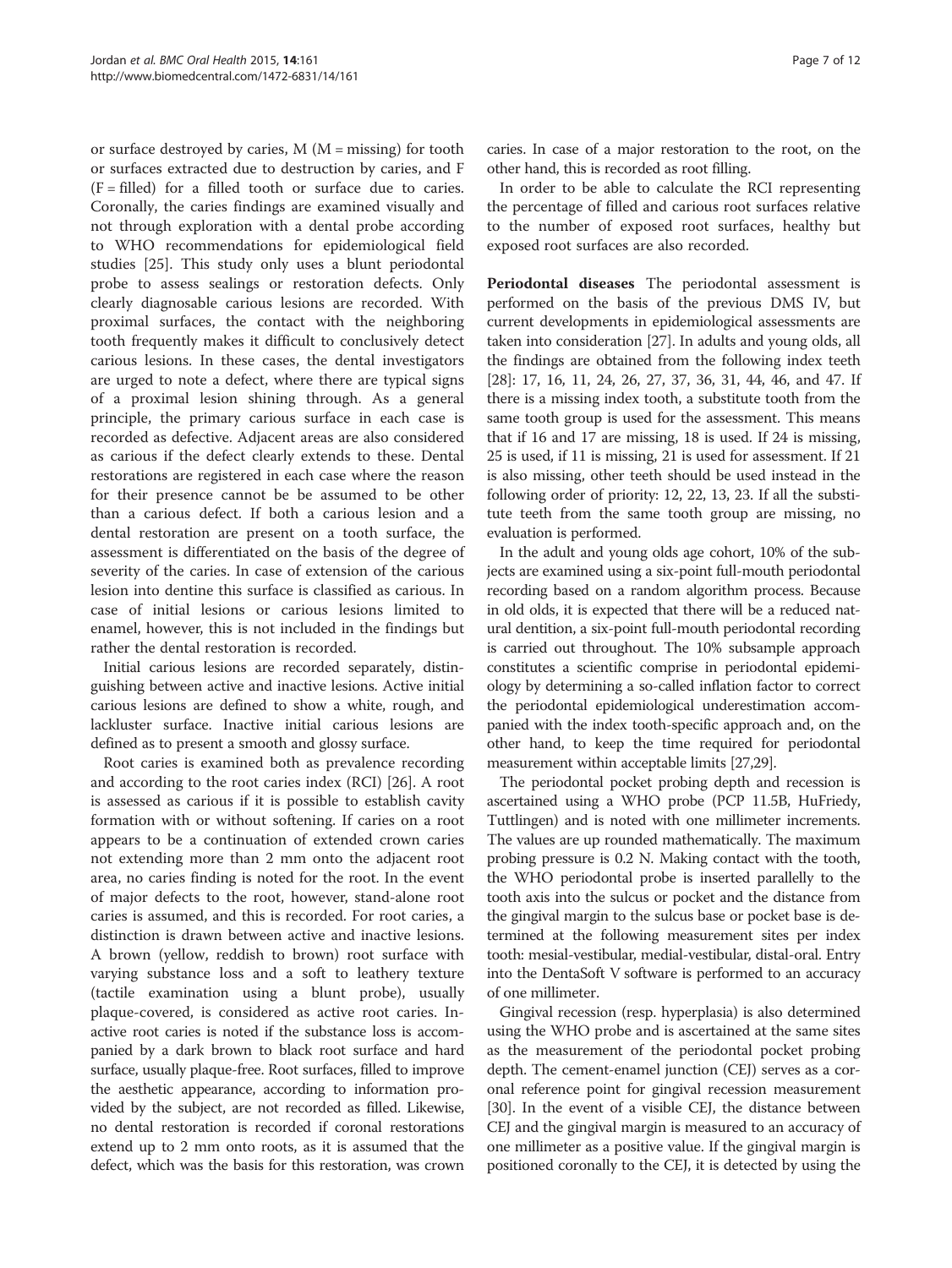probe tilted outwards by approximately 45° and carefully moving the probe in an upward and downward direction and it is noted with a minus value. If the CEJ is not discernible due to a dental restoration or a crown, then it should be determined arbitrarily on the basis of the anatomy of the neighboring teeth. If it cannot be determined due to extensive prosthetic provision, the gingival recession (resp. hyperplasia) cannot be documented. Attachment loss is calculated as the sum of periodontal pocket probing depth and gingival recession.

Gingivitis In children, the papilla bleeding index (PBI) is determined instead of the above described periodontal measurement as advanced periodontal disease is not expected in this age cohort [\[31\]](#page-10-0). Papilla bleeding is provoked using a WHO probe by gentle probing the sulcus of the mesial and distal papilla. The stroking pressure is at maximum of 0.2 N. One-off gentle probing from the papilla base up to the papilla tip is performed. The probing begins on the distal-vestibular site on tooth 16 and is continued until the mesial-vestibular site on tooth 11. Subsequently, the extent of any bleeding is immediately assessed. This is followed by measurement and evaluation in the second quadrant orally. A similar approach is taken from the vestibular side in the third quadrant and again orally in the fourth quadrant. The PBI scale is as follows: Code 0: no bleeding. Code 1: appearance of one bleeding point. Code 2: appearance of different isolated bleeding points on less than half of the coated length. Code 3: the interdental triangle fills with blood shortly after probing. Code 4: severe bleeding from the papilla region.

Prosthodontics Most prosthetic findings, such as crowns or bridge works, emerge from the tooth-specific findings at the beginning of the clinical examination. At this point, the type of denture is registered. The type of denture, separately for upper and lower jaw, is recorded as follows: resin partial denture with curved retention elements, model cast denture, combined denture with complex anchorage (telescopic, bar, attachment denture, hybrid denture excl. anchorage element on root caps), full denture. For each denture in the upper and lower jaw, information is recorded about the wearing behavior. Sporadic wearing (to look better in company or similar) is rated as non-wearing.

Index of oral functional capability A four-level index of oral functional capability (IOFC) is measured in old olds. The determination of IOFC is a dental investigator's estimation [[32](#page-10-0)]. The IOFC consists of three dimensions: treatment potential level, oral hygiene ability, and personal responsibility.

The treatment potential level refers to whether dental treatment may performed consistent with treating healthy

subjects, or if there should be certain limitations be expected due to decreased capability (for example number and length of appointments, diagnostic options, medical risk factors, medication, type of dental treatment concept). Neither the financial situation nor the dental status of the subject has any impact on the determination of the treatment potential level. When assessing the oral hygiene ability, the question must be answered whether the subject can participate in an individual prophylactic dental treatment and whether the subject has the motor function and cognitive skills to understand the instructions on oral hygiene and implement these in her/his daily oral and denture hygiene regime. Personal responsibility refers to the subject ability to decide on the one hand to seek dental services and on the other hand to individually organize this visit. The index of oral functional capability is calculated in a four point capability level scale: normal, slightly reduced, considerably reduced, and none.

# Participant timeline

The time calculation is essentially determined by the clinical assessments. It is calculated per subject as follows: children: ten minutes, adults: 25 minutes (additional ten minutes in case of 10% periodontal subsample), young olds: 25 minutes (additional ten minutes in case of 10% periodontal subsample), and old olds: 40 minutes.

Completion of the socio-scientific questionnaire is calculated with ten minutes for children, 15-20 minutes for adults and young olds, and 10-15 minutes for old olds. Alternatively in old olds, a confidential person may complete the questionnaire if needed.

#### Data collection methods and management

As soon as the contact person arrives at the study sample point, he has exclusive control over the data entry. In the week of study examinations and surveys, on the other hand, only the interviewer and, as appropriate, the dental investigator, is able to input data in the address log. The address and assessment data are entered separately in software programs, specially designed for the study. The interviewer receives a copy of the address data for the particular study sample point and passes the ID of the subject to the dentist for clinical examination. The address database contains the subject's address, the contact attempts, appointments, response codes, presence of completed questionnaires, willingness to be questioned again, presence of informed consent. Every day, the address and assessment data is sent in encrypted form to the operation center. The data is stored on non-public data storages. Address and assessment data are kept separately. During the investigation week, the completed questionnaires and informed consents are stored in lockable cases. After a sample point has been completed, the interviewer sends the completed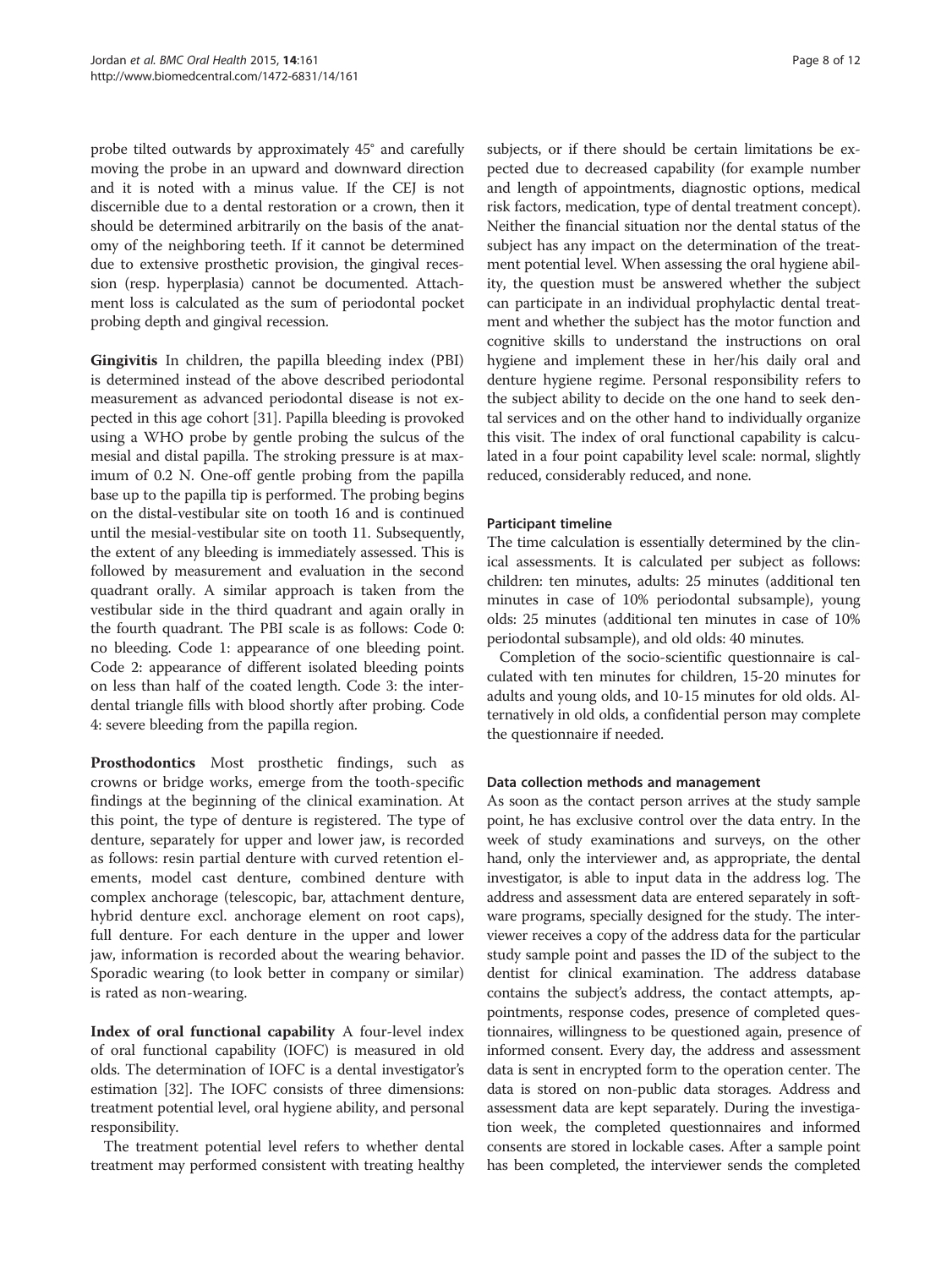questionnaires and informed consents in separate envelopes to the operation center.

#### Quality control

At all times, it is ensured that personal address and content-related data (questionnaire) as well as assessment data are kept strictly separate from each other. The data is matched by means of the subject ID. The returned questionnaires are paginated and recorded in a responses database. After the data has been scanned in, a checking and verification process is performed. In close consultation with the principal investigator, plausibility check rules are determined for this purpose (permitted answers, value ranges, filter categories, questions depending on each other etc.). Before scanning in of the incoming questionnaires takes place, quality control is performed with respect to completeness.

#### Statistical methods

The operation center is responsible for the statistical analysis of the data according to good epidemiological practice [[33](#page-10-0)]. Before starting statistical analysis, a design loading is conducted to eliminate the disproportional sampling procedure on West/East Germany level. The survey features are illustrated descriptively by means of suitable tabulation. To illustrate distributions, bar charts displaying mean, min. and max. values are used. Calculations of several indices are performed on basis of the recorded data: attachment loss (AL), basic erosive wear examination (BEWE), bleeding on probing (BOP), community periodontal index (CPI), oral functional capability (IOFC), MFS/T index, molar incisor hypomineralization (MIH), papilla bleeding index (PBI), root caries index (RCI), and sense of coherence total score (SOC). To illustrate the differences between different groups, relative risks (RR) are calculated; these are well suited to segmentation analyses. In order to highlight links between different criteria, correlation analyses are carried out. Results are checked for statistical significance. Calculation of the socio-economic status (SES) is based on a model of three variables (school level, occupation position, household income). Using an estimation model, a non-response analysis is performed to investigate whether there are differences between the participants and non-participants of the study. To compare the results with previous DMS studies, the calculated values and indices are finally compared with the earlier data. Statistical analysis is calculated according to a detailed statistical analysis plan (SAP).

#### Informed consent materials and biological specimens

As this is a socio-epidemiological study, a clinical assessment of the oral cavity is carried out in addition to a written survey. The clinical examination approximately corresponds to the scope covered by a dental check-up

examination. The assessment is performed non-invasively and no biological material is taken from the subject.

Participation in the study requires a written informed consent from the selected participants. Without an informed consent, participation in the Fifth German Oral Health Study is not possible. All subjects receive information about the purpose of the study and a declaration on data protection. The information is provided by the interviewer at the investigation center before the start of the assessment. In addition, the subject has to sign the informed consent for participation in the study at this point. For the 12-year-olds the signature of parents or legal guardian is required. If people (possibly in advanced years) are cared for by a legal guardian, then the latter's signature must be obtained.

# Discussion

The DMS studies introduced in 1989 are the only sociological and clinical examinational oral health studies conducted in Germany on a national population-based representative level. Updated prevalence and trend analyses of key oral diseases are, therefore, of major epidemiological and health services research interest. For global comparison, dental caries trends in the young population, represented by 12-year-olds, are the center of attention and likewise a monitoring instrument of the success of preventive measures. Caries experience in this age cohort has been declining since decades, and children from previous DMS studies reach adult age by now. In this respect, DMS V caries prevalence in adults is of further interest from a public health point of view, as a sustainable caries preventive effect from childhood to adulthood would be plausible to expect. Another focus of interest is the periodontal disease burden, especially in old age cohorts. To identify periodontitis prevalence, the epidemiological methods in DMS V were improved according to current recommendations [[27](#page-10-0)]. Instead of using specific (Ramfjord) index teeth for periodontal measurements, a six-sites per tooth full-mouth recording is performed in randomly selected every tenth subject to calculate a sample-wide inflation factor. For the first time, the age cohort between 75 and 100 years of age is included in a DMS study. Enormous demographic changes are in progress in Germany and they are induced by the double effect of an ageing population – on the one hand, people grow older, on the other hand, the portion of young olds and old olds in the total population is continuously increasing because of a declining birth rate. Therefore, oral health epidemiological data of this population will be fundamental for oral health care planning. Finally, DMS V will present findings of some oral diseases like molar incisor hypomineralization that have not been investigated on a representative population-based level in Germany yet.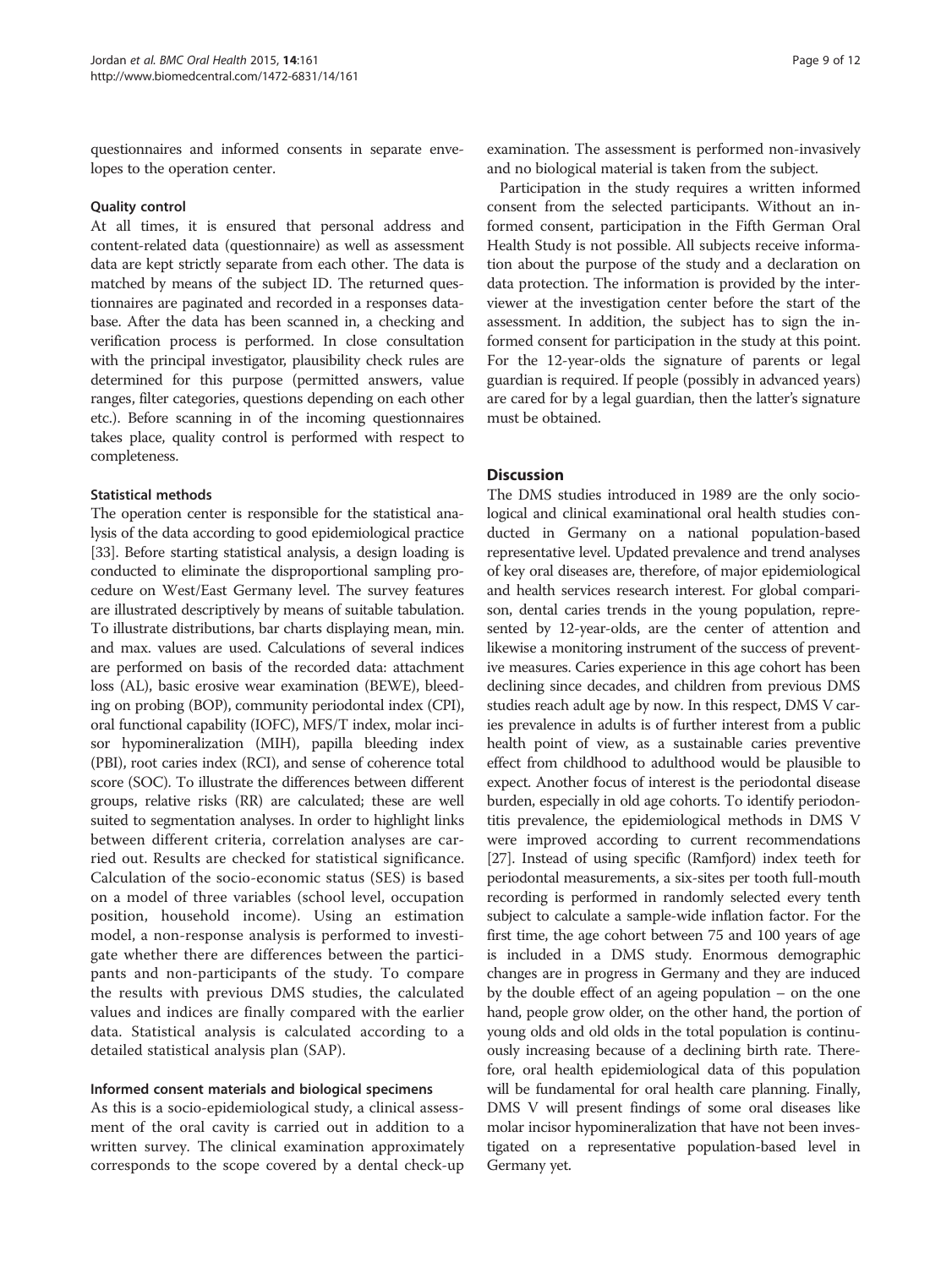It is the strength of a single cross-sectional study to describe disease prevalence as far as a robust study design features a representative participant enrollment. Since the cross-sectional DMS studies are repeated for the fourth time they can be used for trend analyses to monitor disease trends and to monitor the change of risk factors. So performed with several DMS study data demonstrating trends in dental health of adults in West and East Germany after reunification [[34](#page-11-0)], or identifying changes in determinants of functional health in adults in DMS studies between 1989 and 2005 [[9\]](#page-10-0). As limitation of those secondary analyses it must be stated that de facto life span conclusions might be confounded due to several reasons. One reason is to be seen in the development of dental health driven by medical and societal progress. At intervals of about 20 years, different so-called dental generations can be identified with different treatment concepts [\[35\]](#page-11-0). In Germany, they might be identified as follows: birth cohorts before 1950: extraction and dentures generation; 1950s and 1960s: filling generation; 1970s and 1980s: fluoride generation; 1990s and younger: future generation. From this socio-medical point of view, even trend analyses between these dental generations appear difficult. With DMS V, it will be the first time that trend analyses on basis of specific birth cohorts may be performed as the birth cohorts of adults correspond to the birth cohorts of adolescents in DMS I and DMS II, the birth cohorts of young olds correspond to the birth cohorts of senior adults in DMS II, and the birth cohorts of old olds correspond to the birth cohorts of young olds in DMS II and DMS IV.

International comparisons on oral diseases can be drawn from WHO oral health databanks. The WHO Collaborating Centre for Education, Training and Research in Oral Health at Malmö University, Sweden, established a standardized reporting system, the Country/Area Profile Project (CAPP) for key oral diseases [\[36\]](#page-11-0). Epidemiological comparisons demonstrate that dental caries in children in Germany is top ranking among those countries with the lowest caries experience in this age cohort [\[4\]](#page-10-0). For periodontal diseases, periodontal profiles are available for global comparison, too. Based on the precursor DMS IV study, it must be acknowledged that periodontitis is highly prevalent in Germany [\[34\]](#page-11-0). The current DMS V will therefore not only actualize the oral health epidemiological data records in Germany but also contribute CAPP for up to date scientific comparisons.

On the basis of WHO global goals for oral health 2020 [[37\]](#page-11-0), also ambitious goals for oral health in Germany 2020 were presented [\[38](#page-11-0)]: In 12-year-olds, mean DMFT index should be below 1.0 teeth. As in precursor DMS IV in 2005, mean DMFT in children already scored 0.7 [[4\]](#page-10-0), so probably this oral health goal will be attained. In 35- to 44-year-olds, mean M component of the DMFT

index (MT) should not exceed 2.0 teeth. Further, severe periodontal diseases should not exceed 20%. In DMS IV, mean MT was 2.7 in adults [\[4](#page-10-0)], and severe periodontal diseases reached up to 8% [\[34](#page-11-0)]. Finally, oral health goals for 65- to 74-year-olds were defined with a maximum of 20% severe periodontal diseases, and less than 15% of the respective population being edentulous. Severe periodontal diseases in DMS IV in young olds rised up to 22%, and 22.6% were edentulous in DMS IV [[34\]](#page-11-0). The DMS V study will be the last crucial reference point to benchmark these goals to oral health in Germany.

# Ethical approval

The Fifth German Oral Health Study (DMS V) has been approved by the Institutional Review Board (IRB) of the North Rhine medical association, Duesseldorf (DMS V registration number 2013384). This study is registered at the German Health Services Research Data Bank (DMS V registration number VfD\_DMSV\_13\_002152).

#### Abbreviations

BEWE: Basic erosive wear examination; BOP: Bleeding on probing; CAPP: Country/area profile project; CEJ: Cement-enamel junction; IRB: Institutional review board; ISO: International Standard Organization; DMFS: Decayed, missing, filled surfaces; DMFT: Decayed, missing, filled teeth; DMS (I-IV): German oral health studies (I-IV); DMS V: Fifth German Oral Health Study; IOFC: Index of oral functional capacity; IDZ: Institute of German Dentists; MIH: Molar incisor hypomineralization; PBI: Papilla bleeding index; PSR: Periodontal screening and recording; RCI: Root caries index; RR: Relative risk; SAP: Standard analysis plan; SES: Socio-economic status; SOC: Sense of coherence; WHO: World Health Organization.

#### Competing interests

The authors declare that there is no conflict of interests according to the Uniform Requirements for Manuscripts Submitted to Biomedical Journals. The interpretation of data and presentation of information is not influenced by any personal or financial relationship with any individual or organization.

#### Authors' contributions

All authors listed in the paper have contributed sufficiently to fulfill the criteria for authorship according to ICMJE guidelines. All authors read and approved the final manuscript. RAJ is principal investigator and writing the manuscript. CB is project manager and co-writing the manuscript. KH is member of the DMS V expert advisory board and responsible for the development of the oral medicine clinical examinations and co-writing the manuscript. TH & TK are members of the DMS V expert advisory board and responsible for the development of the periodontal clinical examinations and co-writing the manuscript. IN is member of the DMS V expert advisory board and responsible for the development of the gerodontal clinical examinations and co-writing the manuscript. US is member of the DMS V expert advisory board and responsible for the development of the dental caries, dental erosion, and molar incisor hypomineralization clinical examinations and co-writing the manuscript. HS is member of the DMS V expert advisory board and responsible for the development of the prosthodontic clinical examinations and co-writing the manuscript. SZ is member of the DMS V expert advisory board and responsible for calibration and reliability procedures and co-writing the manuscript. WM is co-principal investigator, responsible for the social science parts of DMS V and co-writing the manuscript.

#### Acknowledgements

The Institute of German Dentists (IDZ) realized and accounted for this project. The study was coordinated by Kantar Health GmbH, Munich (Germany) after a call for tenders published in the information system for European public procurement on May 31st, 2013 (2013-073518). We hereby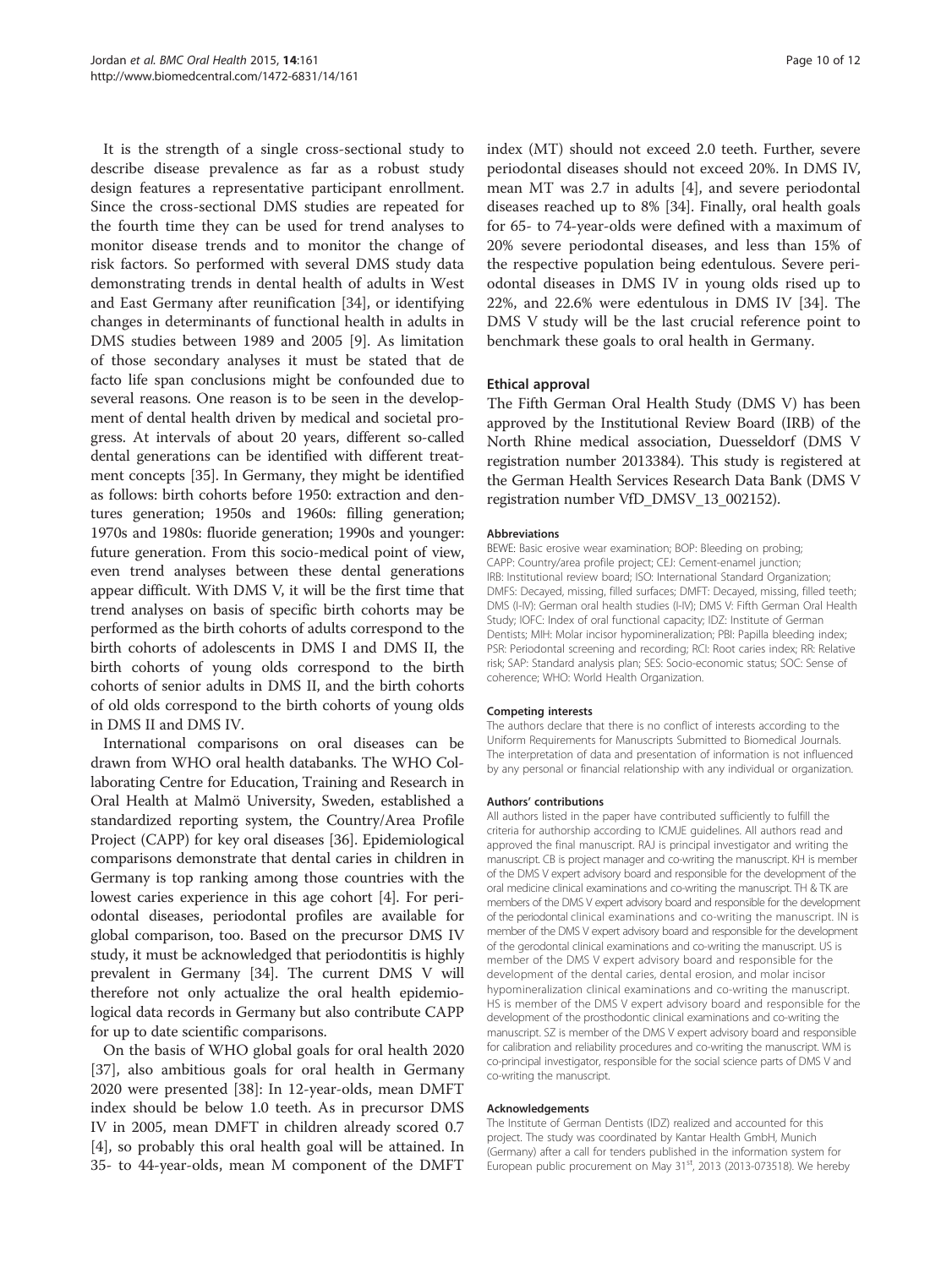<span id="page-10-0"></span>acknowledge the contributions of the field and research staff of the "DMS V Surveillance Investigators' Group" (a list of all members is included above). The Fifth German Oral Health Study (DMS V) is proudly financed by the German dental profession via the German Dental Association and the National Association of Statutory Health Insurance Dentists. However, the contents of this paper are solely the responsibility of the writing group.

#### DMS V Surveillance Investigators Group

Principal investigators and Steering Committee: Rainer A. Jordan, Wolfgang Micheelis.

Steering Committee assistant: Inge Bayer.

Field project management: Constanze Bodechtel, Ursula Reis.

Project management assistant: Linda Scharf.

Operations: Kantar Health GmbH, Munich (Germany) and TNS Infratest, Munich (Germany).

Coordinating Centre: Institute of German Dentists (IDZ), Cologne (Germany). Development of questionnaires and manual of operations: Rainer A. Jordan, Katrin Hertrampf, Thomas Hoffmann, Thomas Kocher, Wolfgang Micheelis, Ina Nitschke, Ulrich Schiffner, Helmut Stark.

Data management and statistical team: Sarah Noffz, Birte Holtfreter. Data privacy protection: Thomas Bachmann.

Online data entry software (DentaSoft V): Jörg Eschenlohr.

Field supervisor: Thomas Rappold, Elisabeth Füßl-Grünig.

Field monitor: Elisabeth Füßl-Grünig, Constanze Bodechtel.

Field contact persons: Dieter Baumert, Peter Brietsche, Markus Nispel, Joachim Schulze.

Field interviewers: Gülay Aykal, Beate Bohnke-Schulz, Regine Dirbach, Martin Engler, Jutta Gesk, Bernd Habersaat, Rita Schleypen.

Dental investigators: Kerstin Groß, Nele Kettler, Johannes Löw, Nikola Johanna Sprehe, Detlef Joachim Weimar.

#### Author details

<sup>1</sup>Institute of German Dentists (IDZ), Universitaetsstrasse 73, 50931 Cologne, Germany. <sup>2</sup>Kantar Health GmbH, Munich, Germany. <sup>3</sup>Clinic of Oral and Maxillofacial Surgery, Faculty of Medicine, Christian Albrechts University, Kiel, Germany. <sup>4</sup>Department of Periodontology, Faculty of Medicine, Carl Gustav Carus, Technische Universität Dresden, Dresden, Germany. <sup>5</sup>Unit of Periodontology, School of Dentistry, Ernst Moritz Arndt University Medicine, Greifswald, Germany. <sup>6</sup>Clinic for Geriatric and Special Care Dentistry, Center of Dental Medicine, University of Zurich, Zurich, Switzerland. <sup>7</sup>Department of Restorative and Preventive Dentistry, Center for Dental and Oral Medicine, University Medical Center Hamburg-Eppendorf, Hamburg, Germany. <sup>8</sup>Department of Prosthodontics, Preclinical Education, and Dental Materials Science, Rhenish Friedrich Wilhemls University of Bonn, Bonn, Germany. 9 Department of Operative and Preventive Dentistry, School of Dental Medicine, Faculty of Health, Witten/Herdecke University, Witten, Germany.

#### Received: 8 December 2014 Accepted: 18 December 2014 Published: 29 December 2014

#### References

- König J, Holtfreter B, Kocher T: Periodontal health in Europe: future trends based on treatment needs and the provision of periodontal services-position paper 1. Eur J Dent Educ 2010, 14(Suppl 1):4-24.
- 2. Petersen PE: Improvement of global oral health–the leadership role of the World Health Organization. Community Dent Health 2010, 27(4):194–198.
- 3. Micheelis W, Bauch J: Oral health of representative samples of Germans examined in 1989 and 1992. Community Dent Oral Epidemiol 1996, 24(1):62–67.
- Schiffner U, Hoffmann T, Kerschbaum T, Micheelis W: Oral health in German children, adolescents, adults and senior citizens in 2005. Community Dent Health 2009, 26(1):18–22.
- Schutzhold S, Holtfreter B, Hoffmann T, Kocher T, Micheelis W: Trends in dental health of 35- to 44-year-olds in West and East Germany after reunification. J Public Health Dent 2013, 73(1):65–73.
- 6. WHO, World Health Organization: Oral Health, Country/Area Profile Programme (CAPP). Caries for 12-Year-Olds by Country/Area. Malmö: Malmö University; 2014
- Dünninger P, Uhl T, Einwag J, Naujoks R: Die Veränderung der Mundgesundheit in der Bundesrepublik Deutschland - das Projekt A10. Dtsch Zahnarztl Z 1995, 50(1):40–44.
- 8. Busse H, Geiger L: Kariesprävalenz bei Kindern und Jugendlichen in der ehemaligen DDR. Bundesgesundheitsbl 1990, 33(12):538.
- 9. Holtfreter B, Berg MH, Kocher T, Schiffner U, Hoffmann T, Micheelis W: Change in FS-T index in adults in the German national oral health surveys between 1989 and 2005. Community Dent Oral Epidemiol 2013, 41(3):251–260.
- 10. Zhan Y, Holtfreter B, Meisel P, Hoffmann T, Micheelis W, Dietrich T, Kocher T: Prediction of periodontal disease: modelling and validation in different general German populations. J Clin Periodontol 2014, 41(3):224-231.
- 11. IDZ, Institut der Deutschen Zahnärzte: Zur Mundgesundheit von Pflegebedürftigen und Menschen mit Behinderungen in Deutschland - eine systematische Übersicht (Review) auf der Grundlage aktueller Einzelstudien (2000-2012). Köln: IDZ Informationsdienst; 2012. ISSN: 0931-9816.
- 12. IDZ, Institut der Deutschen Zahnärzte: Mundgesundheitszustand und -verhalten in der Bundesrepublik Deutschland. Köln: Deutscher Ärzte-Verlag; 1991. ISBN: 3-7691-7825-4.
- 13. IDZ, Institut der Deutschen Zahnärzte: Mundgesundheitszustand und -verhalten in Ostdeutschland. Köln: Deutscher Ärzte-Verlag; 1993. ISBN: 3-7691-7834-3.
- 14. IDZ, Institut der Deutschen Zahnärzte: Dritte Deutsche Mundgesundheitsstudie (DMS III). Köln: Deutscher Ärzte-Verlag; 1999. ISBN: 3-7691-7848-3.
- 15. IDZ, Institut der Deutschen Zahnärzte: Vierte Deutsche Mundgesundheitsstudie (DMS IV). Köln: Deutscher Zahnärzte Verlag; 2006. DÄV; ISBN: 978-3-934280-94-3.
- 16. Chan AW, Tetzlaff JM, Altman DG, Laupacis A, Gotzsche PC, Krleza-Jeric K, Hrobjartsson A, Mann H, Dickersin K, Berlin JA, Dore CJ, Parulekar WR, Summerskill WS, Groves T, Schulz KF, Sox HC, Rockhold FVV, Rennie D, Moher D: SPIRIT 2013 statement: defining standard protocol items for clinical trials. Ann Intern Med 2013, 158(3):200–207.
- 17. (BfArM) Bundesinstitut für Arzneimittel und Medizinprodukte: Anforderungen an die Hygiene bei der Aufbereitung von Medizinprodukten. Empfehlung der Kommission fur Krankenhaushygiene und Infektionspravention (KRINKO) beim Robert Koch-Institut (RKI) und des Bundesinstitutes fur Arzneimittel und Medizinprodukte (BfArM). Bundesgesundheitsbl 2012, 55(10):1244–1310.
- 18. Franke A: Salutogenese. Zur Entmystifizierung der Gesundheit. Tübingen: dgvt; 1997.
- 19. WHO, World Health Organization: Guide to epidemiology and diagnosis of oral mucosal diseases and conditions. Community Dent Oral Epidemiol 1980, 8(1):1–26.
- 20. Ramanathan J, Leclercq MH, Mendis BR, Barmes DE: Gathering data on oral mucosal diseases: a new approach. World Health Forum 1995, 16(3):299–304.
- 21. Roed-Petersen B, Renstrup G: A topographical classification of the oral mucosa suitable for electronic data processing. Its application to 560 leukoplakias. Acta Odontol Scand 1969, 27(6):681–695.
- 22. Weerheijm KL, Duggal M, Mejare I, Papagiannoulis L, Koch G, Martens LC, Hallonsten AL: Judgement criteria for molar incisor hypomineralisation (MIH) in epidemiologic studies: a summary of the European meeting on MIH held in Athens, 2003. Eur J Paediatr Dent 2003, 4(3):110–113.
- 23. Bartlett D, Ganss C, Lussi A: Basic Erosive Wear Examination (BEWE): a new scoring system for scientific and clinical needs. Clin Oral Investig 2008, 12(Suppl 1):S65–S68.
- 24. Klein H, Palmer CE, Knutson JW: Studies on dental caries. I. Dental status and dental needs of Elementary School Children. Public Health Rep 1938, 53(19):751–765.
- 25. WHO, World Health Organization: Oral health surveys: Basic methods. 5th edition. Genf: WHO; 2013. ISBN: 978-92-4-154864-9.
- 26. Katz RV: Assessing root caries in populations: the evolution of the root caries index. J Public Health Dent 1980, 40(1):7-16.
- 27. Albandar JM: Underestimation of periodontitis in NHANES surveys. J Periodontol 2011, 82(3):337-341.
- 28. Ramfjord SP: Indices for prevalence and incidence of periodontal disease. J Periodontol 1959, 30(1):51–59.
- 29. Holmgren CJ, Corbet EF: Relationship between periodontal parameters and CPITN scores. Community Dent Oral Epidemiol 1990, 18(6):322–323.
- 30. Clerehugh V, Lennon MA: The attachment level as a measure of early periodontitis. Community Dent Health 1984, 1(1):33–40.
- 31. Saxer UP, Mühlemann HR: Motivation und Aufklärung. Schweiz Monatsschr Zahnmed 1975, 85:905–920.
- 32. Nitschke I: Zur Mundgesundheit von Senioren. Ein epidemiologischer Überblick über ausgewählte orofaziale Erkrankungen und ihre longitudinale Betrachtung. Berlin: Quintessenz; 2006.
- 33. DGEpi, German Society for Epidemiology: Guidelines and Recommendations to Assure Good Epidemiologic Practice (GEP). Long Version. Hannover: DGEpi, Deutsche Gesellschaft für Epidemiologie; 2008.